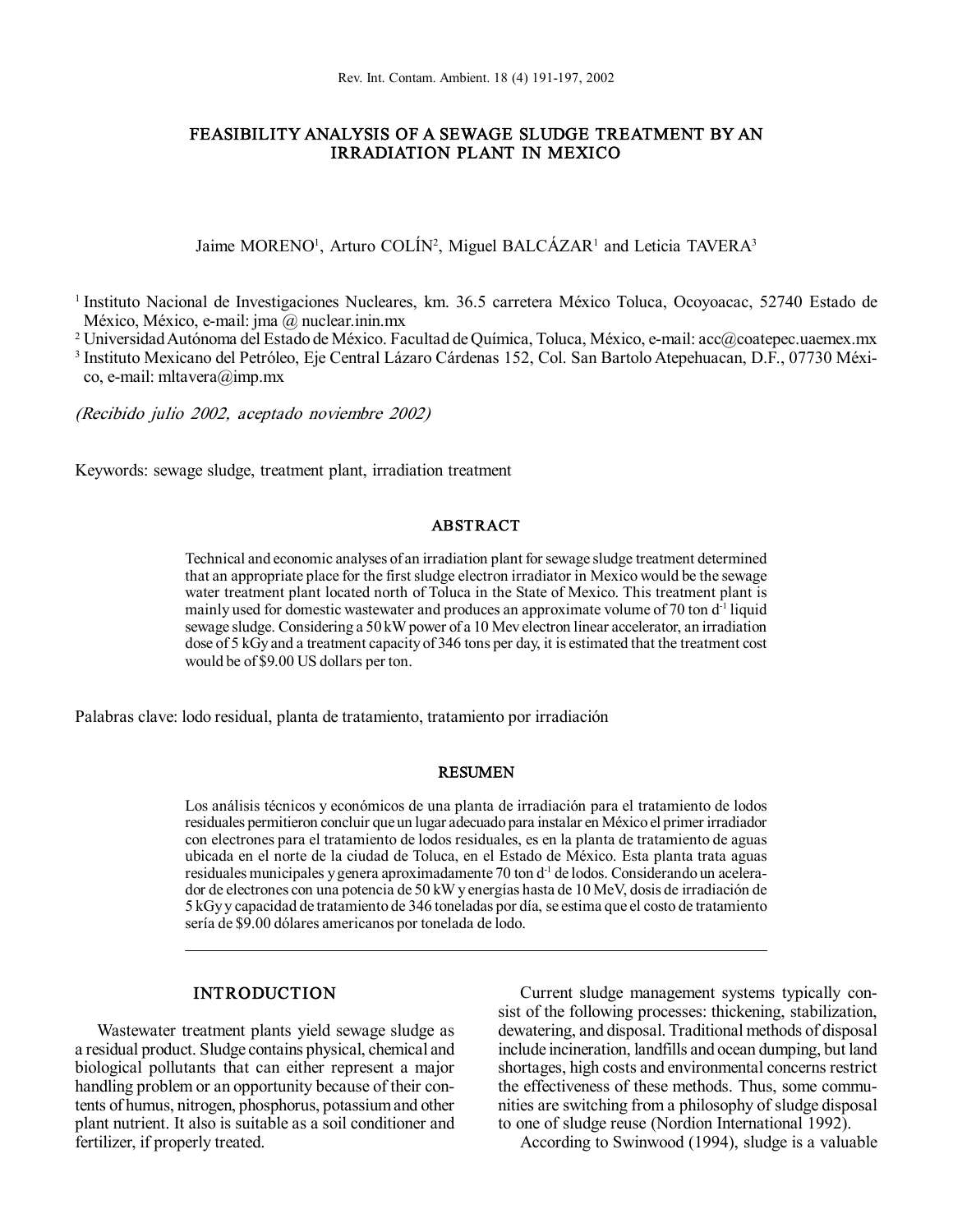resource for agriculture and its use is limited by the presence of pathogens and toxic chemicals like heavy metals. Irradiation processes reduce pathogens and destroys some of the organic pollutants; however, radiation does not remove heavy metals.

Therefore, irradiated sludge can be applied to soils only if the contents of heavy metals, pathogens and toxic chemicals are low. At present, only about 10 % of the total wastewater in Mexico is treated (Noyola 1997, Ramírez 1997). However, as a result of the environmental policies of the Mexican Federal Government, the sewage treatment systems will be increased in the near future and to make the panorama worse, the production of sludge will increase as the population does. This problem will be of particular importance in the Metropolitan Zone of Mexico City (MZMC), composed by the Federal District (D.F.) and part of the State of Mexico **(Fig. 1)** with a total population estimated of 25 million inhabitants.



**Fig 1.** Area studied; State of Mexico, Mexico Metropolitan Zone and Mexico City

According to the Departamento del Distrito Federal (1989), Mazari *et al*. (1992) and Mazari and Mackay  $(1993)$  the current water use in the MZMC is 60 m<sup>3</sup> s<sup>-1</sup>,

and there is an increasing demand of almost  $45 \text{ m}^3 \text{ s}^{-1}$ . The total wastewater in the MZMC is approximately 81  $m<sup>3</sup>$  s<sup>-1</sup>. These data show that the wastewater production and therefore the production of sewage sludge will increase in the area.

The number of sewage treatment plants is expected to multiply not only in Mexico City, but all over the country in the next years. Thus, the controlled removal of sludge is considered a major problem by the Mexican authorities.

It is clear that the disinfection of sewage sludge by irradiation helps prevent the diseases caused by these residues (USEPA 1993).

### **MATERIALS AND METHODS**

There is not enough research or experience available to design a sludge irradiator with the purpose of degrading organic toxic compounds. Consequently, the authors have conducted some laboratory treatment experiments in order to identify the main characteristics of such irradiation plant.

Research in Mexico has addressed the reduction of phenols and detergents for the inactivation of coliform bacteria in wastewater (Moreno *et al*. 1992) by gamma radiation, and also in sewage sludge samples from a wastewater treatment plant (Moreno *et al*. 1995). A gamma radiation dose of 7 kGy (1 Gy = gray = 1 J kg<sup>-1</sup>) decreased six log cycles the total bacteria count, as shown in **figure 2**. Gamma radiation doses between 12 to 18 kGy remove detergents from 71 % to 84 % (**Fig. 3**), and phenols from 55 % to 79 % as demonstrated in **figure 4.** Moreno *et al.*(2000), determined that current sludge contains oil and grease  $(27 \text{ mg kg}^{-1})$ , nitrogen  $(0.6 \text{ mg kg}^{-1})$ , phosphorous  $(1.1 \text{ mg kg}^{-1})$ , phenols  $(10 \text{ mg kg}^{-1})$ , deter-



**Fig. 2.** Total bacterial reduction by gamma irradiation of sewage sludge samples from the same wastewater treatment plant but not from the same day. No  $=$  initial bacterial population,  $N =$  bacteria survivors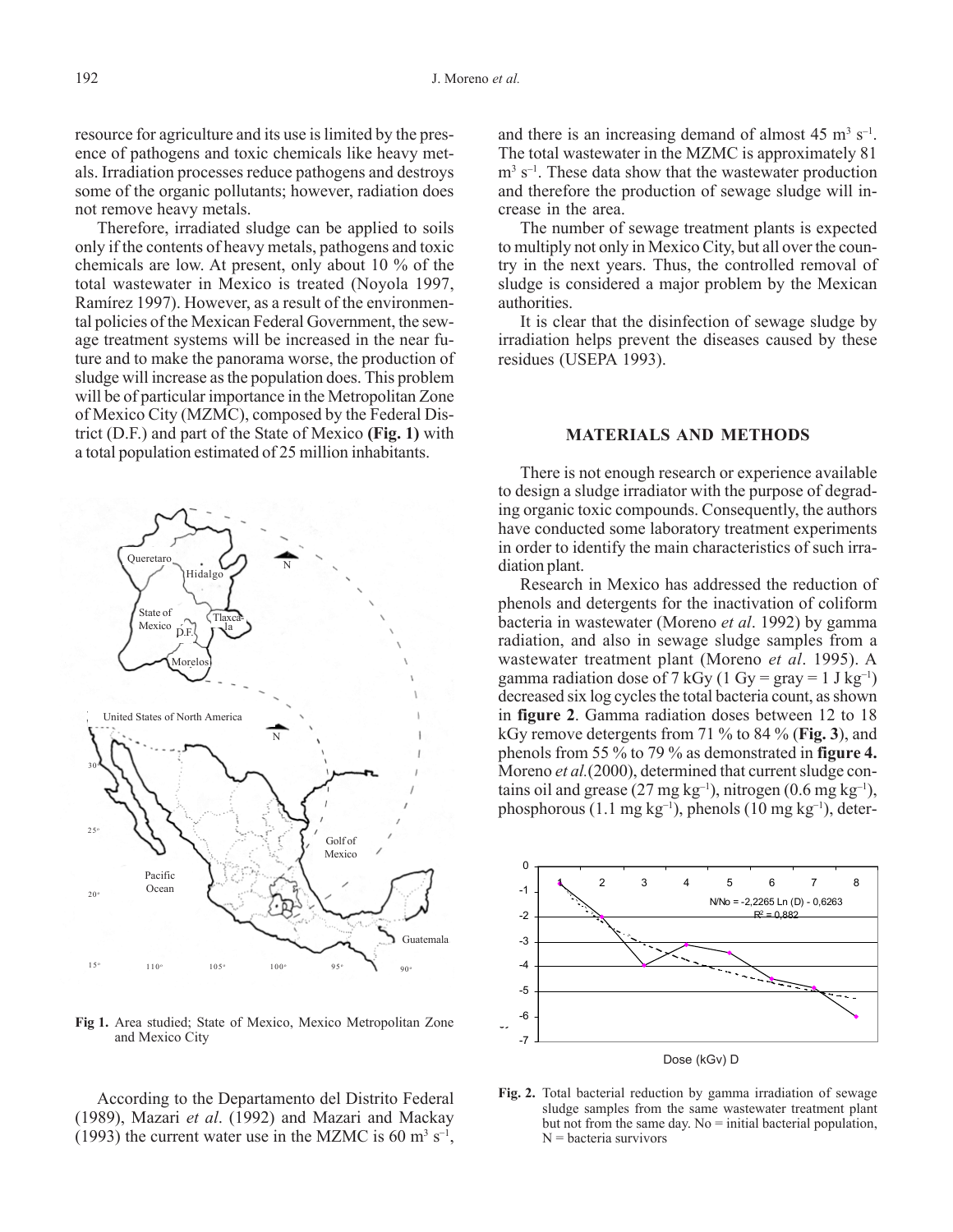

Fig. 3. Detergents reduction by gamma irradiation in sewage sludge samples from the same wastewater treatment plant but not from the same day

gents (124 mg  $kg^{-1}$ ), full solids (3 %) and water (97 %), and concluded that oil and grease reduce in 33 % using 15 kGy of gamma radiation. Oil and grease are defined as any material recovered as a soluble substance in a solvent. They include other material extracted by the sol vent from an acidified sample. Oil and grease are com posed of fatty matter from animal and vegetable sources, like palmitic acid (mw =  $256.427$ ), petroleum hydrocarbons like benzene (mw = 78.11), xylene (mw = 106.16), and certain organic dyes like dibenzopiridina (mw  $=$ 188.2919), among others. Phenols, defined as hydroxy derivatives of benzene, can be present in domestic and industrial wastewater, natural waters, and potable water supplies. A typical example of these later group is paracresol,  $CH<sub>3</sub>-C<sub>6</sub>H<sub>4</sub>OH$ , whose molecular weight (mw)



Fig. 3. Phenols reduction by gamma irradiation in sewage sludge samples from the same wastewater treatment plant but not from the same day.

is 108.13 and can be present in certain industrial waste water as well as in polluted surface waters. Detergents are calculated and reported in terms of the reference material, linear alkyl benzene sulfonate, like sodium material, inical analysis believed submate, the south dodecyl sulfate,  $CH_3$ - $(CH_2)_{11}OSO_3$ -Na (mw) = 288.3768). While the knowledge of the degradation mechanisms of organic toxic compounds are still limited for some of the toxic substances under certain conditions, the inactivation effect and the dose to reduce mi croorganisms in sewage sludge has been successfully investigated.

Based on the experimental results reported in this study, it is strongly recommended to optimize the indus trial process in a pilot plant before building an irradiation plant on a practical scale on the site of an existing sew age water treatment plant.

Tentatively, a sludge irradiation plant inLatinAmerica would be very useful for many research purposes, similar to the irradiation plant in Geiselbullach, Germany (Lessel and Suess 1978, 1984) where an eight-year multidisciplinary research program took place.

An appropriate place for a pilot sludge irradiator in Mexico is the sewage water treatment plant located north of Toluca in the State of Mexico. This treatment plant is devoted to domestic wastewater and produces a con stant liquid sewage sludge of approximately 70 tons per day which could feed the electron irradiator. The site is near the National Institute for Nuclear Research (ININ) and the Autonomous University of the State of Mexico (UAEM) in Toluca, thus facilitating the cooperation and joint efforts of both institutions to carry out interdiscipli nary research programs. Moreover, it is possible to trans port the sludge from the wastewater treatment plant in Eastern Toluca Oriente the proposed treatment plant in Northern Toluca (5 km away).

The U.S. Environmental Protection Agency (USEPA) issued the Standards for the Use or Disposal of Sewage Sludge in the Code of Federal Regulations Part. 503.13 (USEPA 1993), where the limits of pollutant metals for the land application of sewage sludge are established. This code includes metals as cadmium, chromium, copper, lead, nickel, and others. Sludge from both wastewater treatment plants in Northern Toluca (Martín del Campo 1996) and in Eastern Toluca (Gómez et al. 1999), have metal concentrations lower than the limits set in 40 CFR, Part. 503.13 (Table I). This sewage sludge contains negligible levels of pollutants and ensures that human health and the environment are safe when these sludge is applied to land uses.

## Technical consider ations of gamma and electron irradiators

Due to the strong public concern about nuclear tech nology, especially when radioactive material is used, an electron beam technique is an alternative that offers valu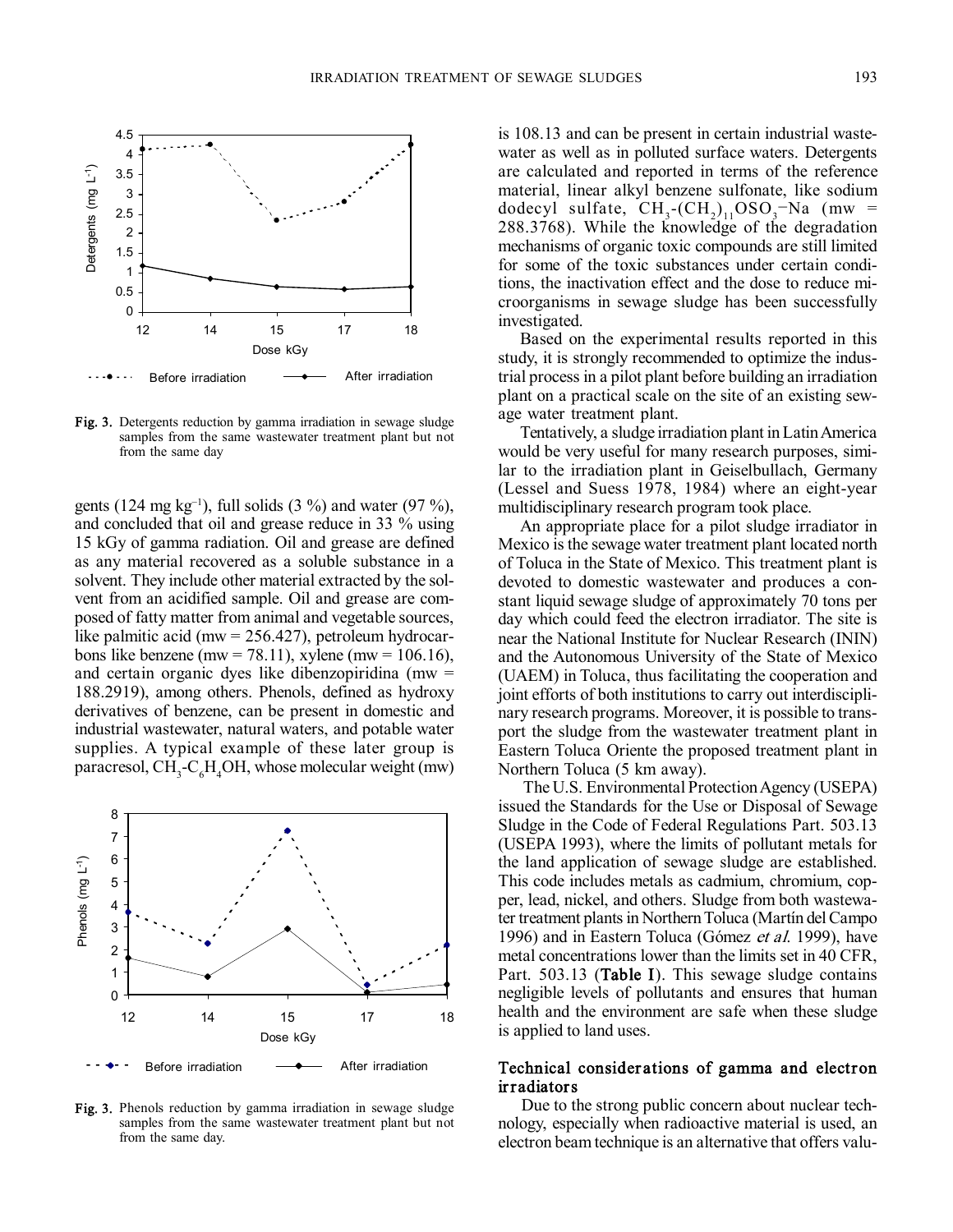TABLEI. POLLUTANT LIMITS FOR THE LAND APPLICA-TION OF SEWAGE SLUDGE AND CONCENTRA TIONS OF HEAVY METALS IN SEWAGE SLUDGE FROM BOTH TOLUCA NORTE AND TOLUCA ORIENTE WASTEWATER TREATMENT PLANTS

| Pollutant | Ceiling<br>Concentrations*<br>$(mg kg-1)$ | Toluca<br>Norte<br>$(mg kg-1)$ | Toluca<br>Oriente<br>$(mg kg-1)$ |
|-----------|-------------------------------------------|--------------------------------|----------------------------------|
| Cadmium   | 85                                        |                                | 21                               |
| Chromium  | 300                                       | 283                            | 152                              |
| Copper    | 4,300                                     | 353                            | 301                              |
| lead      | 840                                       | 152                            | 256                              |
| Nickel    | 420                                       | 29                             | 77                               |
| Zinc      | 7,500                                     | 1327                           | 2215                             |

#### \*(40CFR 503.13)

able safety features thanks to the possibility of switching off the radiation energy at any time without causing any radioactive waste. Thus radioactive sources and accel erators were compared based on their output power. Power is defined as the energy delivered every second and is measured in watts. The output power of radioactive sources and accelerators is calculated as follows: the activity A of a radioactive source is defined as the number of  $\gamma$ -photons per second, then the energy per second (watts) is obtained by multiplying the activity by the energy E of each  $\gamma$ -photon.

Output power of a source Ps

$$
Ps = E\left(\frac{MeV}{\gamma}\right)A(MCi)
$$

$$
Ps = E\left(\frac{MeV}{\gamma}\right) \left[\frac{1.6 \times 10^{-13} \text{ joules}}{MeV}\right] A(MCI)
$$

$$
\left[\frac{3.7 \times 10^{16} \text{ y}}{MCi \text{ s}}\right]
$$

Where quantities in rectangular brackets are conversion factors.

$$
Ps = 5.92 \ E\left(\frac{MeV}{\gamma}\right) A(MCi) \text{kwatts} \tag{1}
$$

Where the constant 5.92 has the unit

$$
\left(\frac{\gamma}{\text{MeV} \text{ MCi}}\right)
$$

The accelerator-output power  $P_A$  is defined as the product of the accelerating voltage  $\hat{V}$  times the number of electrons per second (current) I, this is

Power of accelerator  $P_A = V$  (volts) I (A) or

$$
P_A = V(Mvolts) I(mA) \,kwatts \tag{2}
$$

Recent advances in accelerator technology make it attractive as an alternative method to refrain from com mercial Co- $\gamma$  sources. Output power from accelerators is comparable to that of radioactive  $Co$ - $\gamma$  sources through the Bremsstrahlung effect that produces x-rays through the interaction of electrons with a converter metal. The efficiency of x-ray production increases with the atomic number of the metal target and the energy of the electron beam.

The result of equation (2) for a beam from accelerators is shown in table II. Due to the low electron pen etration in sewage sludge  $(\leq 1 \text{ cm})$  and the difficulties encountered when producing such thin sludge layers, the electron beam from low energy accelerators (below 2 MeV) restricts practical applications and is regarded as an undeveloped and necessary technology.

TABLE II. OUTPUT POWER OF ACCELERATORS FOR ELEC-TRON AND X-RAY BEAMS

| Accelerator<br>Electron beam<br>Electron beam |             |    |                |     |                               |     |    |
|-----------------------------------------------|-------------|----|----------------|-----|-------------------------------|-----|----|
| Voltage (MeV)                                 |             | 2  | 5 <sup>5</sup> | 10  |                               | 2   | 5  |
| Current $(mA/m)$                              | 10          | 10 | 10             | 10  | 10                            | 10  | 10 |
| Efficiency                                    |             |    |                |     | X-Ray beam                    |     |    |
| (%)                                           | (converter) |    |                |     |                               |     |    |
|                                               |             |    | 50             |     | $\mathcal{D}_{\mathcal{A}}$   | 4   | 20 |
| Output Power (P)                              |             |    |                |     |                               |     |    |
| (kW/m)                                        | 5.          | 10 | 25             | -50 | 02                            | 0.8 | 10 |
| Beam Penetration                              |             |    |                |     |                               |     |    |
| (cm)                                          | 0 5         |    | 25.5           |     | $\mathfrak{D}_{\mathfrak{p}}$ | 8   | 30 |

The x-ray radiation from the electron beam eight-fold increases depth penetration, but the poor conversion efficiency (4 %) decreases its power in the same extent.

A 5 MeV electron beam on a tungsten converter pro duces a continuous x-ray spectrum from zero to the electron maximum energy, with a peak of about one tenth of maximum energy. The average penetration of such xray spectrum is 30 cm in sewage sludge, comparable to that of  $Co-60 \gamma$  sources. The relatively high conversion efficiency is 20 %, which in terms of output power (ac cording with equation 1) is equivalent to a  $Co$ - $\gamma$  source of 3.5 MCi.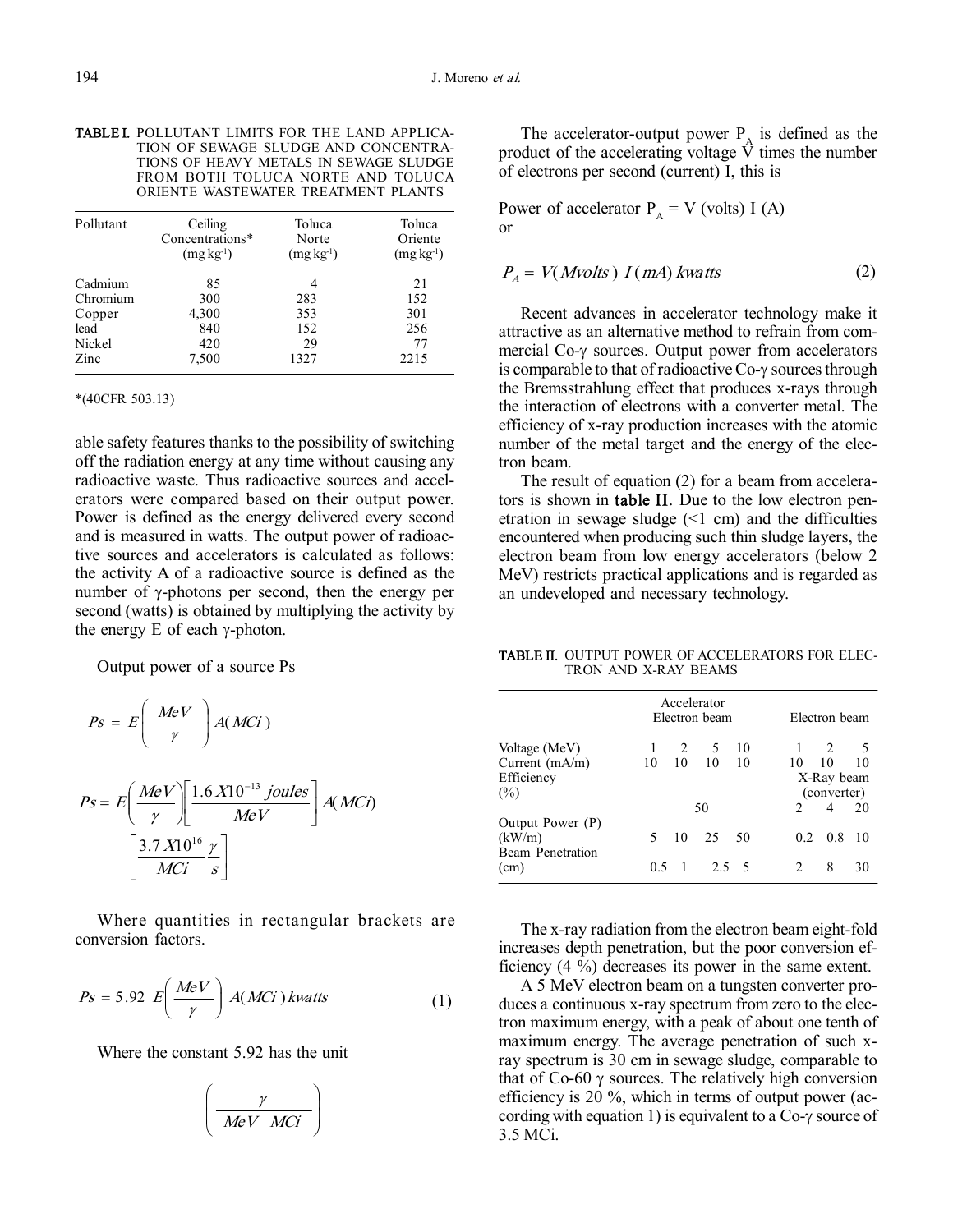As determined by Moreno *et al.* (2000) an electron beam of 10 MeV has a penetration range of 5 cm in sewage sludge; the energy deposition is not constant and follows the profile shown in figure 5. If the electron beam treats a layer 1m wide and 10 cm thick of sewage sludge from both right and left sides, the total dose is the sum of both depth profiles. This arrangement has the advantage of providing a standardized dose (within the accepted experimental error).



Fig. 5. Differential energy deposition of two 10 MeV electron beam, through both sides of a sewage sludge 9 cm thick

# Feasibility of an electron irradiation plant

According to McKeown (1996), using AECL Ac celerator's IMPELA Technology of 10 MeV and 50 kW of electron beam power to treat 18,000 tons  $y^{-1}$  of sewage sludge, including dewatering, sterilization and drying, has a total cost of \$12.08 millions of dollars, where approximately 41 % (\$ 4.9 millions) account for the disinfection component, 38 % (\$ 4.6 millions) for dewatering and 21 % (\$ 2.5 millions) for the drying process. McKeown (1996) reported the results of different treat ment technologies for a five-year program. The total cost to treat 18,000 tons  $y^{-1}$  of sewage sludge including dewatering for electron disinfection was \$ 3.7 millions, while the total costs of lime stabilization processes is estimated between \$ 3.7 to \$5.0 millions, for composting plus lime stabilization \$ 3.5 millions, and the costs of drying and pelletization is \$ 5.0 millions. McKeown (1996) concluded that radiation technology is competitive with other biological processes for the treatment of sewage sludge.

An alternative to continuous irradiation of a thin sludge layer is the batch operation method, where accelerators with relative low energies of 1.5 MeV and higher can be used during the irradiation treatment. These machines imply significantly lower costs compared to high energy accelerators. However, the batch wise operation with electron beam machines is not yet experienced in practi cal plants and it has only been tried at in laboratories. Such operation requires additional research in order to get a homogenous dose distribution and so increase the chances for success.

Concerning the research experience on sludge irra diation, Hashimoto (1991) has shown that the bacterial count decreased about 5 log cycles after applying a 5 kGy dose; a 2 kGy irradiation was enough to reduce the coliforms in sewage sludge to an acceptable level.

The research carried out at the Miami pilot plant fa cility by Kurucz et al. (1995), from the University of Florida, has demonstrated the effectiveness of electron-beam waste treatment in toxic chemicals. This paper indicates that under ideal conditions doses in the range between 5 kGy to 10 kGy are required to remove more than 90 % of some toxic organic compounds. Higher doses would certainly be required under practical conditions.

Research by Trump *et al.* (1984) shows that  $a < 500$ Gy dose is adequate for the disinfection of municipal wastewater, while a 4 kGy dose is enough to disinfect sludge.

A 10 MeV 200 kW accelerator could treat  $2,300 \text{ m}^3$  $day^{-1}$  using a 500 Gy dose. Chlorine is generally used for disinfection, but it is dangerous considering possible side effects. It is however possible to have satisfactory disinfections at the 500 Gy level with electrons and avoid all side effects. In such case a single accelerator (as the one mentioned above) would be enough to treat the most contaminated wastewater in the region.

A new accelerator technology became available in the last 8 years thanks to the development of industrial accelerators with energies up to 10 MeV, penetration capacity of 4.5 cm in water and the necessary power for a practical throughput.

The technology for handling sludge to suit these new machines has not yet been designed but should be a routine engineering task, which ININ and UAEM can as sume and deliver as a major contribution of technology. Capital and operating cost estimations of a sewage sludge treatment plant by irradiation in Mexico were obtained considering the maximum power of the electron linear accelerator of 50 kW and 10 MeV of beam energy, an irradiation dose of 5 kGy, a treatment capacity of 346 ton  $d^{-1}$ , 40 % efficiency, an average electricity consumption of 400 kW, an operating mode of 325 days per year, and one shift per day. Total annual operating costs are esti mated to be \$1,007,808 dollars to treat 346 tons  $d^{-1}$  with an irradiation dose of 5 kGy. This figure includes both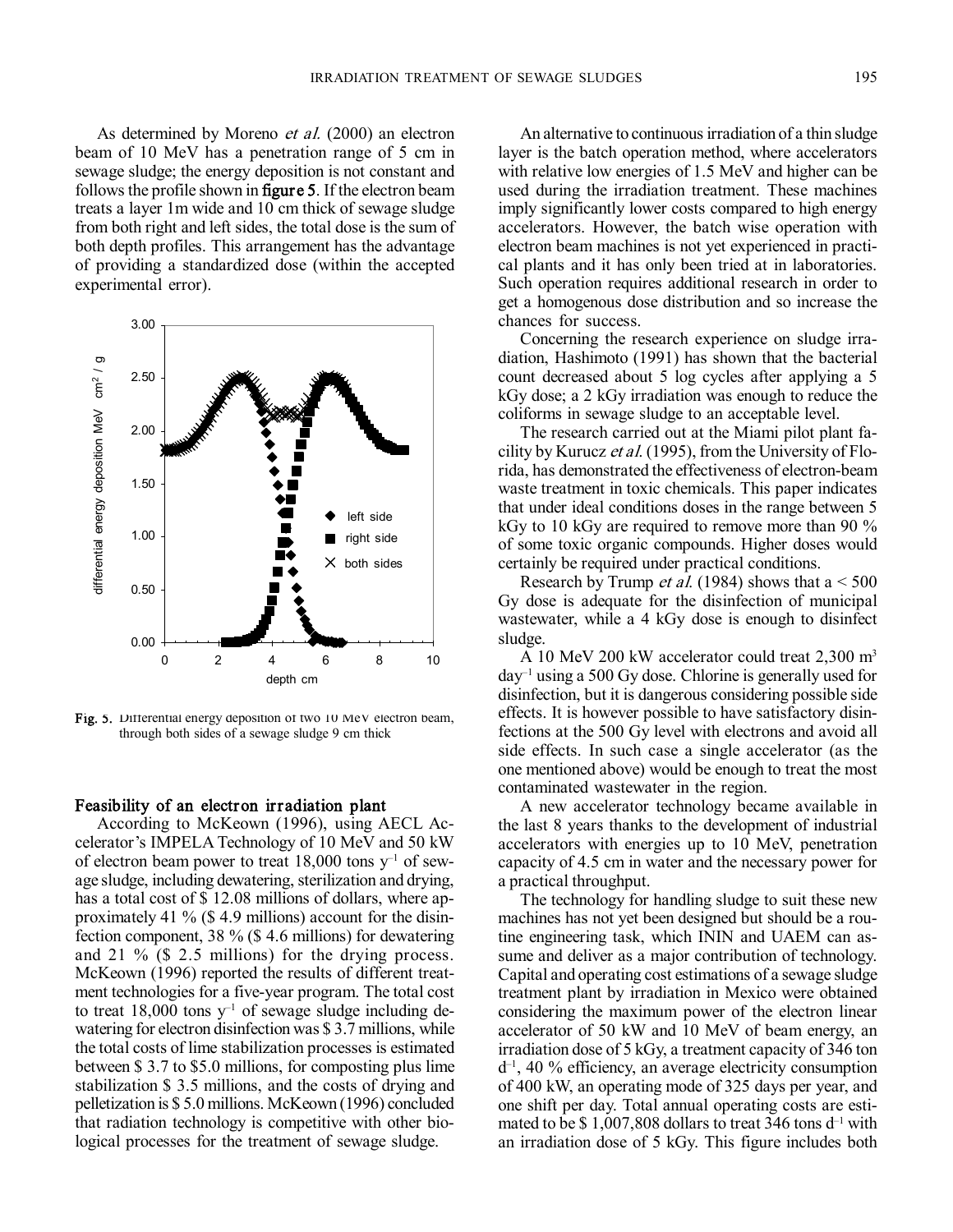| <b>APPLICATION</b>                                                                                                  |                                                            | Financial                                                                                                                                                                 |                                                                 |
|---------------------------------------------------------------------------------------------------------------------|------------------------------------------------------------|---------------------------------------------------------------------------------------------------------------------------------------------------------------------------|-----------------------------------------------------------------|
| Dose<br>Product Depth<br>Product Width<br>Specific Gravity<br>Absorption Efficiency                                 | 5 kGy<br>$3.2 \text{ cm}$<br>80 cm<br>$1 g cm^{-3}$<br>40% | Accelerator amortization<br>Shielding amortization<br>Special item amortization<br>Interest on accelerator<br>Interest on shielding<br>Interest on special building items | 15 Y<br>15 Y<br>15 Y<br>$7\%$<br>$7\%$<br>$7\%$                 |
| <b>ACCELERATOR TYPE</b>                                                                                             |                                                            | Capital Equipment & Buildings                                                                                                                                             | (U.S. \$)                                                       |
| Energy<br>Power<br>Scan Width<br><b>Electricity Consumption</b>                                                     | $10.0 \text{ MeV}$<br>50 kW<br>1 <sub>m</sub><br>400 kW    | Accelerator<br>Warranty<br>Installation<br>Proj. Mgmt. & Training<br>Spare Parts<br>Total accelerator & related                                                           | 3,796,000                                                       |
| <b>OPERATING MODE</b><br>Days per year<br>Shifts per day<br>Hours per shift<br>Operating hours per year<br>Operator | 365d<br>1<br>8 h<br>2600 h                                 | Shipping $&$ Insurance<br>Shielding<br>Product Handling<br>Building<br>Special Building Items<br>TOTAL CAPITAL                                                            | 18,250<br>292,000<br>400,770<br>365,000<br>483,187<br>5,355,207 |

TABLE III. APPLICATION, ACCELERATOR TYPE, OPERATING MODE AND CAPI TAL COST OF A SEWAGE SLUDGE TREATMENT PLANT BY IRRADIA TION IN MEXICO

capital(\$ 663,891 dollars) and operation costs(\$ 343,917 dollars). The unit's costs at full swing are \$9.0 dollars per ton. The cost estimation is sufficiently detailed and contains explicit information to help investors make a clear appraisal of what the process might cost. Further information to consider the overall costs is provided in tables III and IV.

Costs cover all kinds of aspects, such as the sludge han dling engineering needed in Mexico, transportation means, protection, dosimeters and plant operation. This estimate also takes into consideration the major technical uncertainties the project entails. Mexico is self-reliant to handle this kind of project.

| <b>TABLE IV.</b> ANNUAL OPERATING COSTS AND CAPACITY OF A SEWAGE SLUDGE TREATMENT PLANT BY IRRA- |  |
|--------------------------------------------------------------------------------------------------|--|
| DIATION IN MEXICO                                                                                |  |

| ANNUAL OPERATING COSTS (U.S. \$)    |           | TREATMENT CAPACITY              |             |  |
|-------------------------------------|-----------|---------------------------------|-------------|--|
| <b>CAPITAL COSTS</b>                |           | Cubic meters per day            | 346         |  |
|                                     |           | Cubic meters per year           | 112,320     |  |
| Equipment amortization costs        | 515,837   |                                 |             |  |
| Shielding amortization costs        | 32,060    | Tons per day                    | 346         |  |
| Building amortization costs         | 40,074    | Tons per year                   | 112,320     |  |
| Equipment maintenance costs (fixed) | 75,920    |                                 |             |  |
|                                     |           | Product velocity (cm $s^{-1}$ ) | 1.25        |  |
| TOTAL CAPITAL COSTS                 | 663,891   |                                 |             |  |
| <b>OPERATION COSTS</b>              |           | UNIT COSTS AT MAXIMUM CAPACITY  | $(U.S.$ \$) |  |
| Labor                               | 56,940    | Costs per ton                   | 9.0         |  |
| Electricity                         | 182,208   | Costs per cubic meter           | 9.0         |  |
| Radio frecuency tube costs          | 45,552    |                                 |             |  |
| Equipment maintenance (variable)    | 59,217    |                                 |             |  |
| <b>TOTAL OPERATION COSTS</b>        | 343,917   |                                 |             |  |
| TOTAL ANNUAL COSTS                  | 1,007,808 |                                 |             |  |